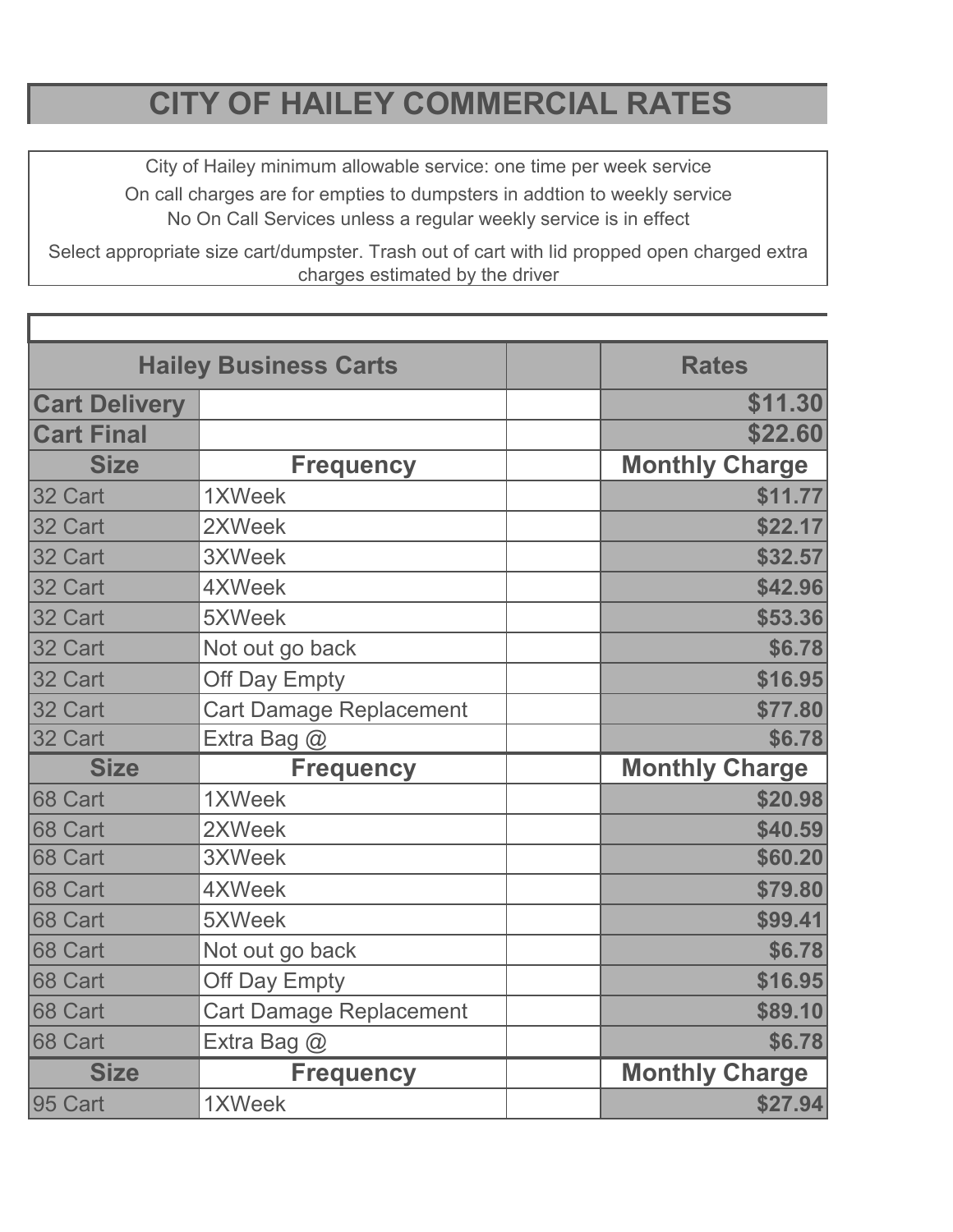| 95 Cart              | 2XWeek                         | \$53.44  |
|----------------------|--------------------------------|----------|
| 95 Cart              | 3XWeek                         | \$78.94  |
| 95 Cart              | 4XWeek                         | \$104.44 |
| 95 Cart              | 5XWeek                         | \$129.94 |
| 95 Cart              | Not out go back                | \$6.78   |
| 95 Cart              | <b>Off Day Empty</b>           | \$16.95  |
| 95 Cart              | <b>Cart Damage Replacement</b> | \$100.40 |
| 95 Cart              | Extra Bag $\omega$             | \$6.78   |
| <b>Cart Cleaning</b> | <b>All Sizes</b>               | \$33.90  |

| <b>HAILEY COMMERCIAL</b> |                                     |             |                       |  |
|--------------------------|-------------------------------------|-------------|-----------------------|--|
| <b>Customer Prices</b>   |                                     |             |                       |  |
| <b>Delivery Fee</b>      | <b>All Size Dumpsters</b>           |             | \$33.90               |  |
| <b>Size</b>              | <b>Frequency</b>                    | <b>Rent</b> | <b>Monthly Charge</b> |  |
| 1.5 cubic yard           |                                     |             |                       |  |
| 1.5 cubic yard           | 1XWeek                              |             | \$60.95               |  |
| 1.5 cubic yard           | 2XWeek                              |             | \$118.24              |  |
| 1.5 cubic yard           | 3XWeek                              |             | \$175.53              |  |
| 1.5 cubic yard           | 4XWeek                              |             | \$232.82              |  |
| 1.5 cubic yard           | 5XWeek                              |             | \$290.12              |  |
| 1.5 cubic yard           | <b>6XWeek</b>                       |             | \$347.41              |  |
| 1.5 cubic yard           | \$3.66<br><b>On Call Each Empty</b> |             | \$20.76               |  |
| 1.5 cubic yard           | Cleaning                            |             | \$62.15               |  |
| <b>Size</b>              | <b>Frequency</b>                    |             | <b>Monthly Charge</b> |  |
| 3 cubic yard             | 1XWeek                              |             | \$119.25              |  |
| 3 cubic yard             | 2XWeek                              |             | \$233.61              |  |
| 3 cubic yard             | 3XWeek                              |             | \$347.98              |  |
| 3 cubic yard             | 4XWeek                              |             | \$462.35              |  |
| 3 cubic yard             | 5XWeek                              |             | \$576.72              |  |
| 3 cubic yard             | <b>6XWeek</b>                       |             | \$691.08              |  |
| 3 cubic yard             | On Call Each Empty                  | \$4.88      | \$38.88               |  |
| 3 cubic yard             | Cleaning                            |             | \$67.80               |  |
| <b>Size</b>              | <b>Frequency</b>                    |             | <b>Monthly Charge</b> |  |
| 4 cubic yard             | 1XWeek                              |             | \$161.11              |  |
| 4 cubic yard             | 2XWeek                              |             | \$313.69              |  |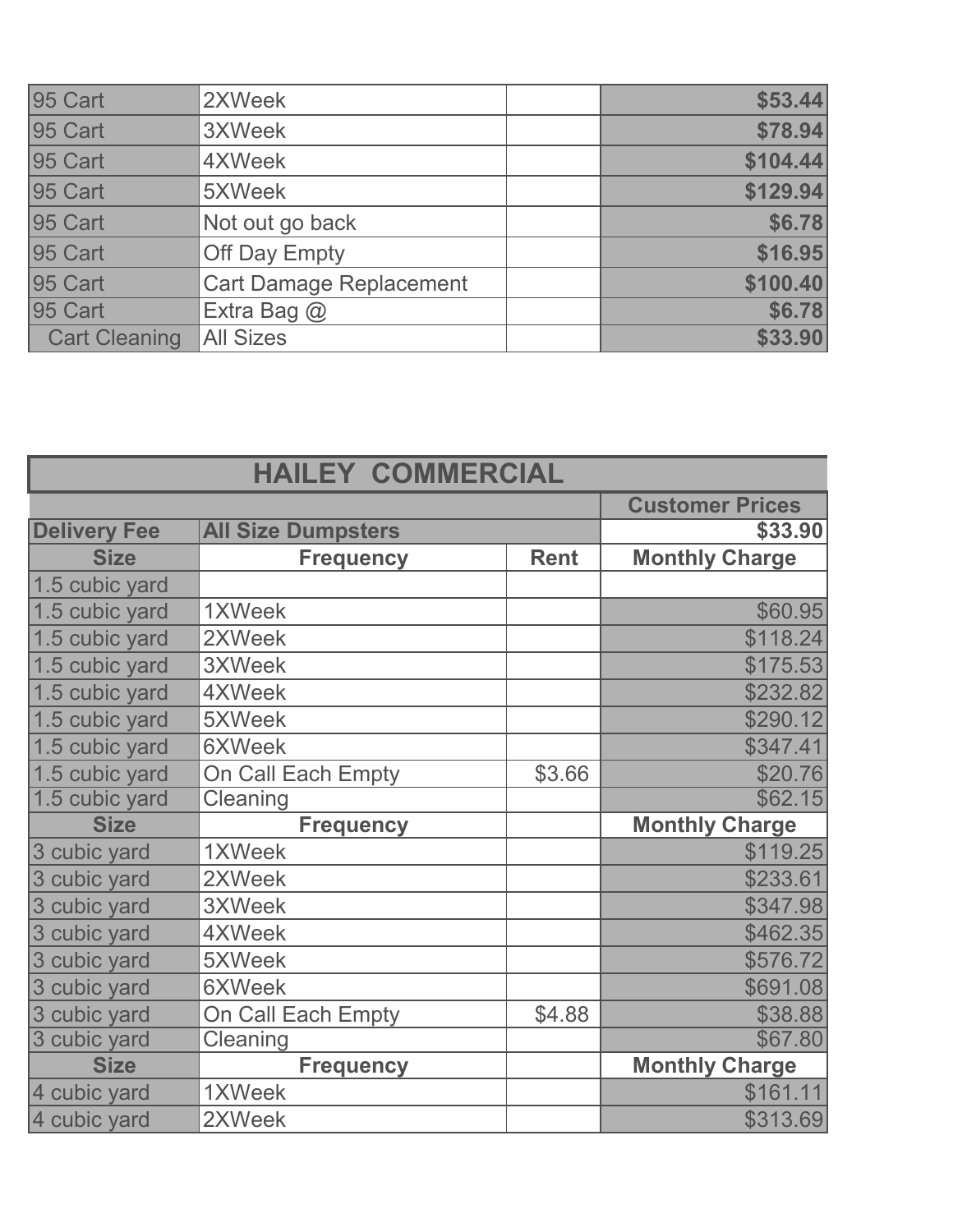| 4 cubic yard | <b>3XWeek</b>             |         | \$466.26              |
|--------------|---------------------------|---------|-----------------------|
| 4 cubic yard | 4XWeek                    |         | \$618.83              |
| 4 cubic yard | 5XWeek                    |         | \$771.40              |
| 4 cubic yard | <b>6XWeek</b>             |         | \$923.98              |
| 4 cubic yard | On Call Each Empty        | \$8.54  | \$54.05               |
| 4 cubic yard | Cleaning                  |         | \$73.45               |
| <b>Size</b>  | <b>Frequency</b>          |         | <b>Monthly Charge</b> |
| 6 cubic yard | 1XWeek                    |         | \$241.15              |
| 6 cubic yard | 2XWeek                    |         | \$470.10              |
| 6 cubic yard | 3XWeek                    |         | \$699.05              |
| 6 cubic yard | 4XWeek                    |         | \$928.00              |
| 6 cubic yard | 5XWeek                    |         | \$1,156.95            |
| 6 cubic yard | <b>6XWeek</b>             |         | \$1,385.90            |
| 6 cubic yard | <b>On Call Each Empty</b> | \$12.20 | \$80.40               |
| 6 cubic yard | Cleaning                  |         | \$84.75               |
| <b>Size</b>  | <b>Frequency</b>          |         | <b>Monthly Charge</b> |
| 8 cubic yard | 1XWeek                    |         | \$319.74              |
| 8 cubic yard | 2XWeek                    |         | \$624.84              |
| 8 cubic yard | <b>3XWeek</b>             |         | \$929.94              |
| 8 cubic yard | 4XWeek                    |         | \$1,235.04            |
| 8 cubic yard | 5XWeek                    |         | \$1,540.14            |
| 8 cubic yard | <b>6XWeek</b>             |         | \$1,845.24            |
| 8 cubic yard | On Call Each Empty        | \$14.64 | \$105.43              |
| 8 cubic yard | Cleaning                  |         | \$96.05               |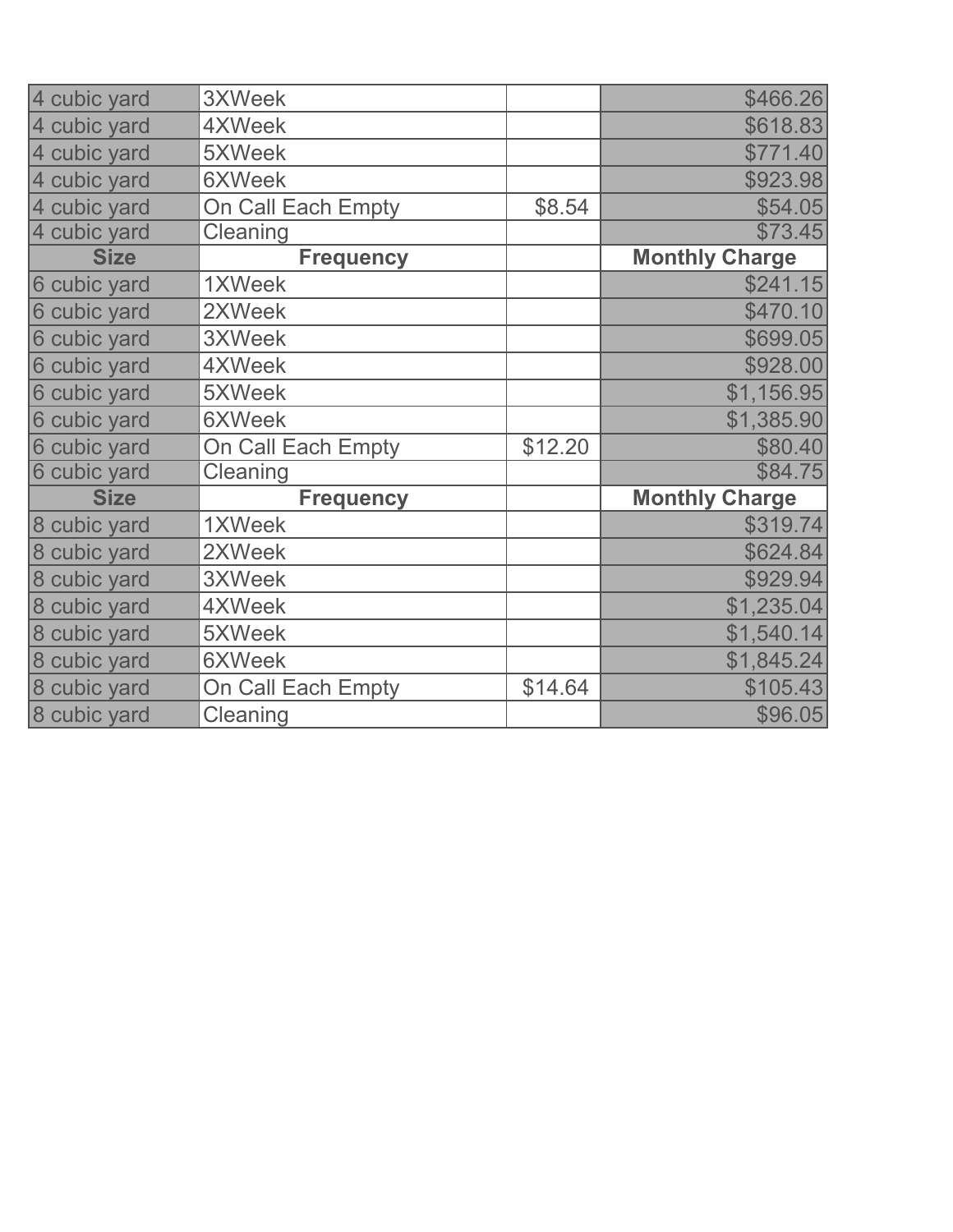|                     | <b>HAILEY CONSTRUCTION</b> |          |
|---------------------|----------------------------|----------|
| <b>Front Load</b>   | <b>Rates per empty</b>     |          |
| <b>Delivery Fee</b> |                            | \$33.90  |
| 3 cubic yard        |                            | \$59.66  |
| 4 cubic yard        |                            | \$89.50  |
| 6 cubic yard        |                            | \$117.97 |
|                     |                            |          |
| <b>Rear Load</b>    | <b>Rates per empty</b>     |          |
| <b>Delivery Fee</b> |                            | \$33.90  |
| 8 cubic yard        |                            | \$158.65 |
| 10 cubic yard       |                            | \$172.21 |
|                     |                            |          |
| <b>Roll Offs</b>    | <b>Rates per empty</b>     |          |
| <b>Delivery Fee</b> |                            | \$39.55  |
| 15 cubic yard       | <b>Plus Disposal Fees</b>  | \$176.28 |
| 30 cubic yard       | <b>Plus Disposal Fees</b>  | \$183.06 |

| <b>Billed Monthly in Addition to the Service Empty</b>  |  |  |         |  |
|---------------------------------------------------------|--|--|---------|--|
| Rent/Idaho State Sales Tax/City of Hailey Franchise Fee |  |  |         |  |
| 3 cubic yard                                            |  |  | \$4.88  |  |
| 4 cubic yard                                            |  |  | \$8.27  |  |
| 6 cubic yard                                            |  |  | \$11.66 |  |
| 8 cubic yard                                            |  |  | \$13.92 |  |
| 10 cubic yard                                           |  |  | \$18.44 |  |
| 15 cubic yard                                           |  |  | \$68.16 |  |
| 30 cubic yard                                           |  |  | \$79.46 |  |